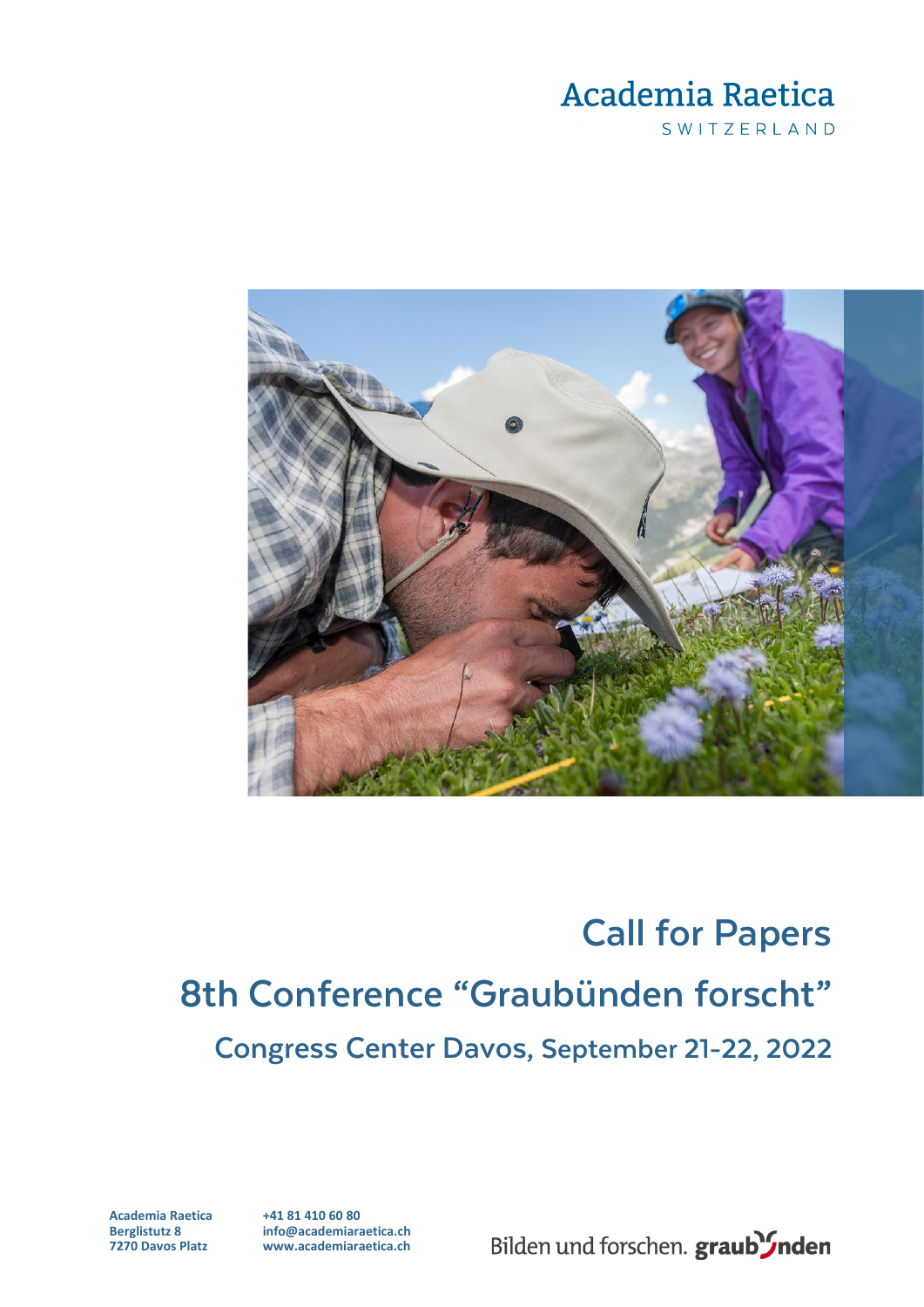# Academia Raetica SWITZFRIAND

## **1. The conference**

[Academia Raetica,](https://academiaraetica.ch/en) the association for the promotion of science, research and education in the canton of Graubünden and its surroundings, is organizing the **8th conference "Graubünden forscht"** in Davos on September 21 and 22, 2022.

The conference brings together young scientists from a wide range of research disciplines that are of societal relevance to Graubünden and the Alpine region. The scientific diversity of the talks is intended to encourage the participants to look beyond their own horizons and to open their eyes – and minds – to **transdisciplinary research**. In addition, "Graubünden forscht" offers researchers a platform to present their work to an audience that does not have a specialist background and vice versa, the interested public and scientists from other disciplines an insight into the diverse research in Graubünden.

Conference website:<http://www.gr-forscht.ch/en>

## **2. Call for papers**

We accept abstracts from young scientists (e.g., PhD students, Master students, early career postdocs) who are doing research in or about Graubünden. We also welcome contributions from scientists from neighboring regions and countries whose research has relevance for Graubünden and/or the Alpine region. If accepted, each participant will be given 10-12 minutes for a presentation.

We accept abstracts from all areas of academic research such as natural sciences, medical and life sciences, economics, engineering sciences and humanities and social sciences.

Since we want to give special consideration to **transdisciplinary projects**, we will allocate - in addition to the individual presentations - **four 30-minute time slots** for interested research teams\* to report in detail on their transdisciplinary collaboration.

\* Two or more people should give the presentation.

#### **Your abstract**

Please submit your abstract (Word file) in English (German upon request) using the following format details:

- **1** Title: Arial, 11, bold, single spaced, not capitalized
- **2** Authors: Arial, 11, single spaced, last name, first name (full spelling, no initials), underline presenting author
- **3** Affiliations: Arial, 11, name of institution, department, city, country, use numbers to link to authors
- **4** Text: Arial, 11, single spaced, max. 800 words without authors and affiliations

To submit and upload your abstract please go to<https://gr-forscht.ch/en/abstract-upload> and complete the registration. You will receive an automated email to confirm your abstract submission.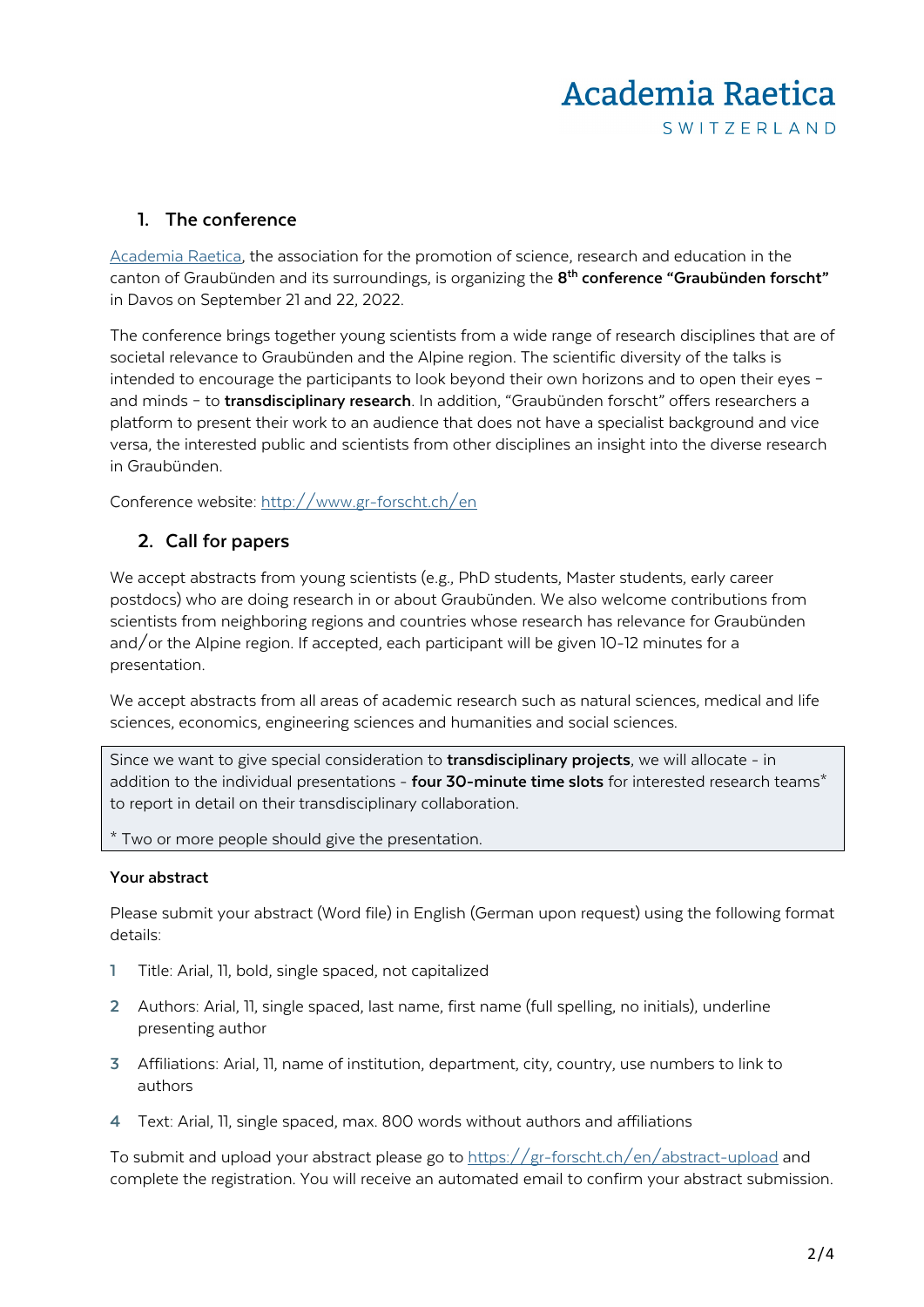# Academia Raetica SWITZFRIAND

A scientific jury will review all abstracts regarding:

- Scientific output of the paper (further development of a methodological approach; scientific gain of knowledge based on the results obtained; innovative potential; approaches to solving everyday problems)
- Comprehensibility of the article (title states what it is about; comprehensible structure; clear presentation of the method; meaningful derivations; clean argumentation and discussion)
- Methodology (scientific quality of the methodological approach)
- Social relevance

#### **3. Your presentation and audience**

The main presentation language is English. The afternoon of Thursday, September 20, 2022, will be specifically aimed at the general public. For this occasion, we will select presentations to be given in German.

Please note that you will be presenting to a largely non-specialist audience. Therefore, it is very important that you either explain or avoid technical terms. Describe your research in an easy-tounderstand and illustrative way by using examples. Imagine explaining your work to a family member or neighbor who has little or no prior knowledge of your work.

The audience rating, along with the grade from the review, will be used for the overall evaluation of your presentation. We will award a cash prize for the best presentations in each discipline.

The Academia Raetica is offering the **two day workshop ["Attention please! – Presenting](https://academiaraetica.ch/en/courses-and-events/attention-please)  [successfully at conferences and in other scientific contexts"](https://academiaraetica.ch/en/courses-and-events/attention-please)** (July 13 and 14, 2022, Davos) including 1:1 coaching on September 8 and 9, 2022 (online) to prepare for the conference. Course registration: <https://academiaraetica.ch/en/courses-and-events/attention-please>

#### **4. Deadlines & fees**

#### Abstract submission and acceptance

- **by May 31, 2022**: Abstract submission for all abstracts and transdisciplinary projects
- **by June 25, 2022**: Notification of abstract acceptance

#### **Conference fee for contributors:**

|                            | Early bird<br>(June 26 until July 15, 2022) | Regular (from July 16 until<br>August 31, 2022) |
|----------------------------|---------------------------------------------|-------------------------------------------------|
| <b>Masterstudents</b>      | <b>CHF 100</b>                              | <b>CHF 120</b>                                  |
| <b>PhD</b> students        | <b>CHF 150</b>                              | <b>CHF 200</b>                                  |
| Postdocs, scientific staff | <b>CHF 180</b>                              | <b>CHF 220</b>                                  |

The fee includes all conference activities including coffee breaks, lunches and the conference dinner. Information on visitors' access will be published separately.